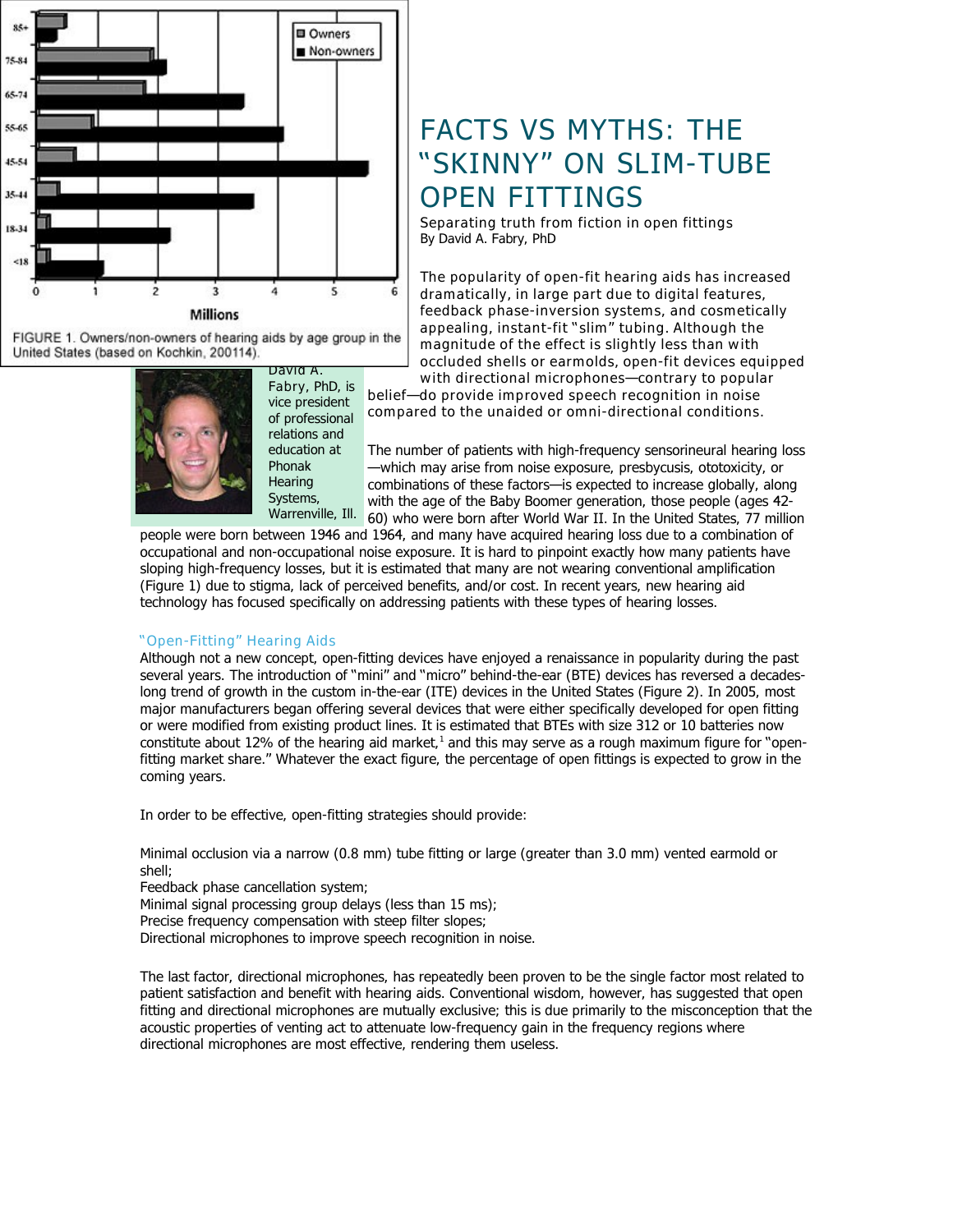

FIGURE 3. Vent parameters for different parallel vent diameters and for an open 'tube' fitting with no canal occlusion. Based on Lybarger.4

FIGURE 2. US hearing aid sales by type (total net units), indicating growth in BTE market share from 23% in 2001 to nearly 45% in the first quarter of 2006. Source: Hearing Industries Assn.

The focus of this article will be to address this issue, as well as several other "urban myths" related to the selection and fitting of open-fit devices.

# **Myth Directional mics are incompatible with open-fit hearing aids.**

Directional microphones have proven to be one of the most significant factors related to self-perceived benefit and satisfaction with digital hearing aids.<sup>2</sup> Consequently, the percentage of hearing instruments with directional microphones has grown steadily in recent years in the United States, and now represent 35% of the total number of hearing aids sold in 2005.1 When BTE devices are isolated, this percentage is even higher; nearly one-half (47.4%) of the BTEs dispensed last year were equipped with directional microphones.

Based on recent success, it stands to reason that directional microphone technology should extend to open-fit hearing aids. The fact that directional microphones and venting both impact low-frequency gain has led many clinicians to conclude, however, that the benefits of directional microphones will be negligible for patients with high-frequency hearing loss. Furthermore, Ricketts3 indicated that high-level environmental noise may pass through the vent, rather than the directional microphone array, in open-fit devices.

In reality, although the magnitude of benefit for open-fit hearing aids is less than that for occluded earmolds/shells, modern directional microphones do provide improved speech recognition in noise with open fittings. Despite the innovations provided by digital technology, much of the background evidence in support of using directional microphones with large vents was provided by research conducted decades ago when BTEs were a much larger part of the market. In other words, "past is prologue."

# **Venting effects.**

In 1985, Sam Lybarger4 conducted a series of measurements of various acoustic coupling strategies to investigate the impact on hearing aid frequency response. His results, summarized in Figure 3, illustrate the following:

1 mm, 2 mm, and 3 mm parallel vents attenuate hearing aid gain below 750 Hz, when compared to unvented response;

n Non-occluding "tube-style" fits that do not seal the ear canal via a dome tip attenuate frequencies below 1500 Hz, when compared to the unvented response.

These findings suggest that, to be effective with open-fit devices, directional microphones need to provide benefits for spatially separated noises above 750 Hz for vented earmolds or 1500 Hz for non-occluding earmolds.

## **Directional Microphones.**

For a dual-microphone directional microphone system, the process of signal subtraction of energy received at the two microphones adds the power from the two microphones, which increases the internal noise relative to an omni-directional microphone system. Closer microphone spacing increases internal noise, but it also improves high-frequency directionality, which is critical for open fittings for high-frequency hearing losses. The industry standard port separation between microphones is 12 mm, which provides a reasonable compromise between high-frequency directionality (with benefits up to 4000 Hz) and low internal noise that is not audible to hearing aid users with mild-to-moderate low-frequency hearing loss.

Recently, a directional microphone system developed by Phonak uses a port separation of 5 mm, which is designed to improve high-frequency directional benefits through 6350 Hz (Figure 4). Directivity indices (DIs) as a function of frequency for an unvented acoustic coupling system are presented in Figure 5, revealing DIs in excess of 6 dB across the entire hearing instrument bandwidth. Obviously, reducing the low-frequency gain below 750 Hz or 1500 Hz will impact low-frequency DIs—and ultimately speech recognition in noise.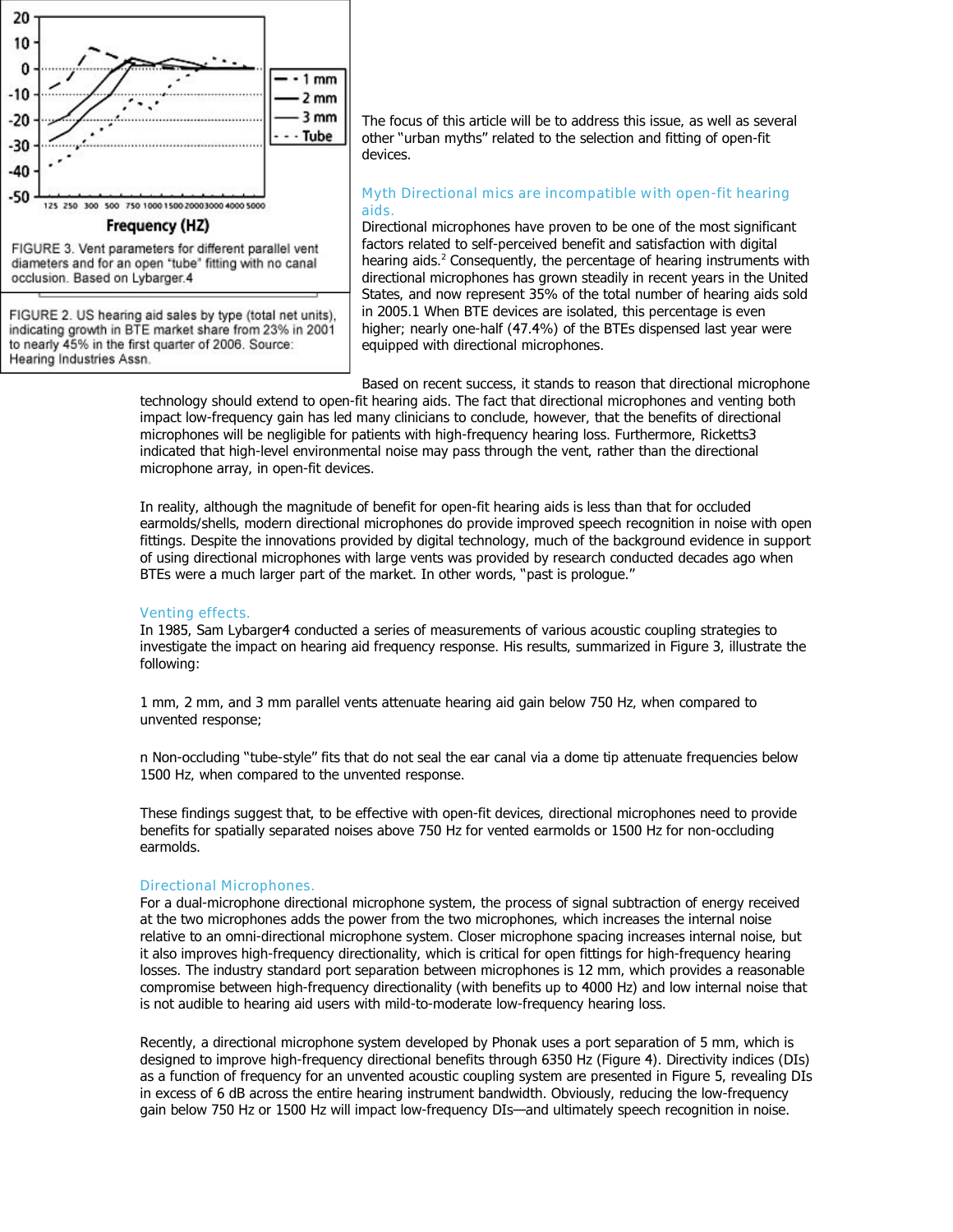

FIGURE 4. Polar pattern results for a prototype directional microphone system that uses a 5 mm port separation, rather than the conventional 12 mm separation distance.

However, significant benefits remain for systems that provide directionality between 1500-6350 Hz for patients with high-frequency sensorineural hearing loss.

To test this idea, a recent field study was conducted using 20 adult subjects with moderate-to-severe high-frequency sensorineural hearing loss. The subjects were fit binaurally with hearing instruments utilizing the smaller microphone port spacing (MicroSavia). Subsequently, an adaptive speech recognition threshold (SRT) in noise metric was used to evaluate the 50% recognition threshold for speech originating from 0° azimuth, with four "noise jammers" originating from 45°, 135°, 225°, and 315° relative to the midline. The average SRT in noise improvement for the aid in directional mode was 2.3 dB versus the omni-directional

condition (Figure 6), translating into approximately 20-30% improvement for conversational speech.

Although the magnitude of benefit is less than what a patient might receive from occluded earmolds, these results show that directional microphones are compatible and beneficial with open-fit hearing aids.

Fact Appropriate manual or automatic program selection improves benefit and satisfaction with open-fit hearing aids.

As stated above, the concession for improved high-frequency directivity is increased internal noise, which may be audible to patients with normal low-frequency hearing sensitivity. Therefore, it is important that hearing aids (especially those with reduced directional microphone port spacing) have a mechanism for switching between directional and omni-directional mode.

Cord, Surr, Walden, and Olson5 reported that patients who were fit with instruments and who had a manual "mode" switch used their directional microphones, on average, approximately 25% of the time. This was due, in part, to confusion over when omni- and directional microphone modes would be of benefit. The authors report that those patients who persist in using their directional microphone mode eventually determine when it will be of benefit and set their hearing aids in that mode when appropriate. However, the study also suggests that the use of automatic program switching between microphone modes may minimize the impact of increased circuit noise by engaging the directional microphones only when noise is present.

The issue of automatic or manual control depends on patient preference, but the bottom line is that increased internal noise is a moot point if the patient cannot hear it. This is especially critical for patients with sloping high-frequency hearing losses and normal low-frequency hearing sensitivity.

Myth Open-fit hearing aids with omni-directional microphones provide improved speech recognition in noise by providing improved audibility.

Numerous studies have reported that, for subjects with moderate to severe hearing loss, speech recognition in noise performance may be predicted on the basis of the long-term average speech levels, audiometric thresholds, and noise spectrum levels.<sup>6,7</sup>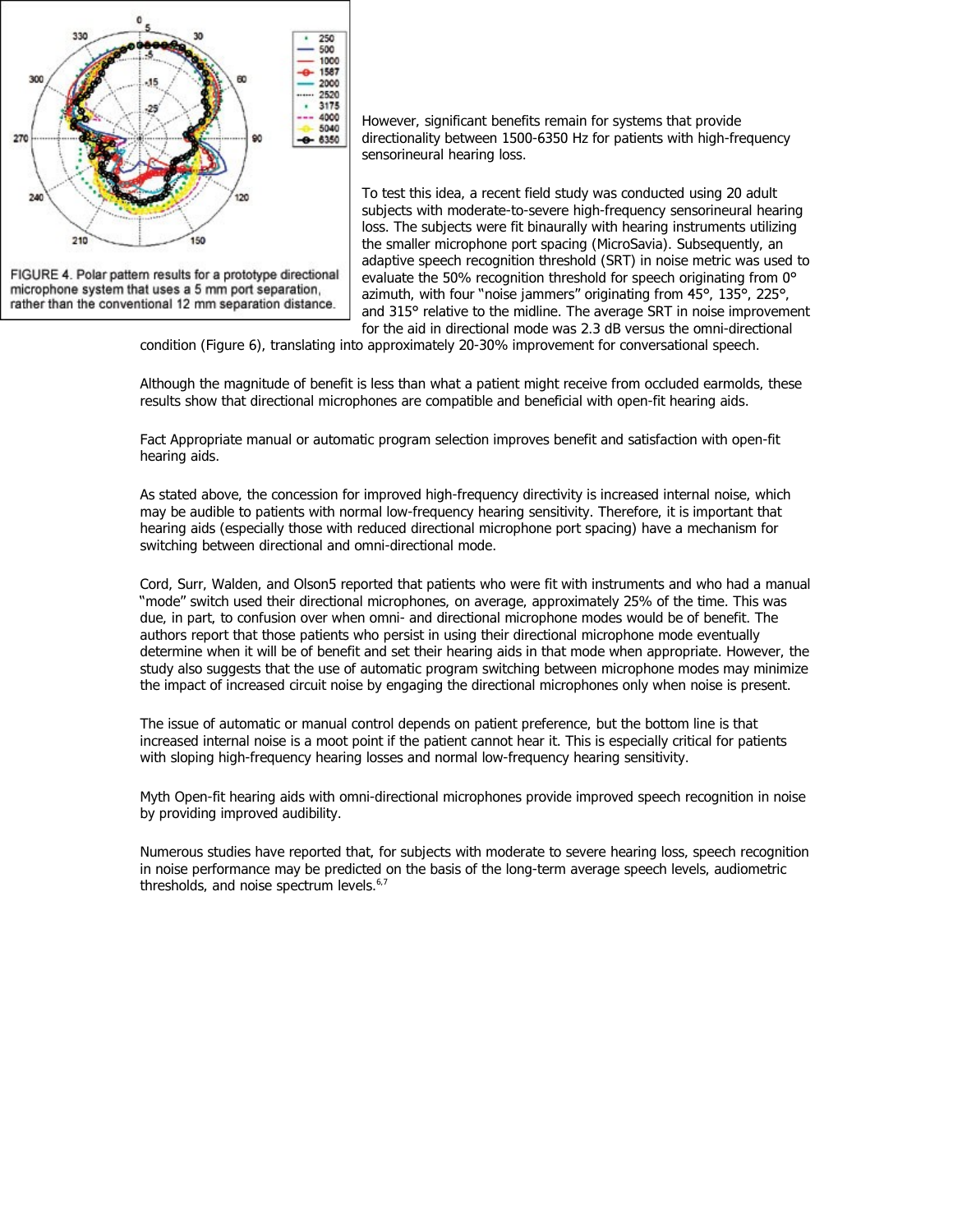

FIGURE 5. DI measurements as a function of frequency for an occluded acoustic coupler for a prototype directional microphone system with 5 mm microphone spacing between microphone ports.



For patients with more significant hearing losses, hearing aid gain compensates for elevated audiometric thresholds by providing improved speech audibility and speech recognition scores, both in quiet and in noise. For open fittings, however, this advantage is less clear, because processed and unprocessed sound enter the ear canal through the hearing aid microphone and vent path, respectively.

Furthermore, with BTE open fittings, pinna and concha bowl resonances are lost for over-the-ear microphone placements. As a result, there is some evidence that speech recognition in noise performance with open-fit omnidirectional microphone systems is not statistically significant from unaided performance.<sup>8</sup>

Similarly, as Figure 6 shows, a recent study on SRT in noise performance for 20 subjects with sloping high-frequency hearing loss suggests worse performance for the omni-directional microphone condition than when no hearing aid was worn at all! Interestingly, when pinna and concha resonances were partially restored via a special algorithm (Real Ear Sound used with Savia and MicroSavia), measured SRT in noise in these same patients improved to their unaided performance levels.

At any rate, there is an increasing body of empirical evidence to suggest that, at best, speech recognition in noise with omni-directional microphone open-fit devices is equivalent to unaided performance.

# **Myth Feedback phase-inversion completely eliminates feedback issues with open-fit hearing aids.**

In recent years, digital hearing aids with feedback phase inversion have become widely available and are a primary reason behind the resurgence in popularity of open-fit devices. It is a popular misconception, however, that feedback cancellation algorithms eliminate the presence of feedback. Rather, feedback cancellation allows high-frequency gain to be preserved or increased when vent size is increased in an effort to minimize occlusion.<sup>9</sup>

In all cases, however, there are still theoretical limitations on the high-frequency gain that may be provided for various vent configurations.<sup>10</sup> Although additional research is required on this subject, it is probably safe to conclude that a practical limitation resides in the range of 30 dB maximum stable high-frequency gain for unoccluded earmolds used with open-fit devices.

# **Fact Real-ear measurements (REM) are possible with open-fit devices.**

A number of manufacturers have introduced open-fit products that may be adapted from conventional BTE products by removing the conventional earhook and attaching the reduced diameter "slim tube" for reduced occlusion and improved cosmetics. Lybarger11 reminds us that reduced internal tubing diameter affects the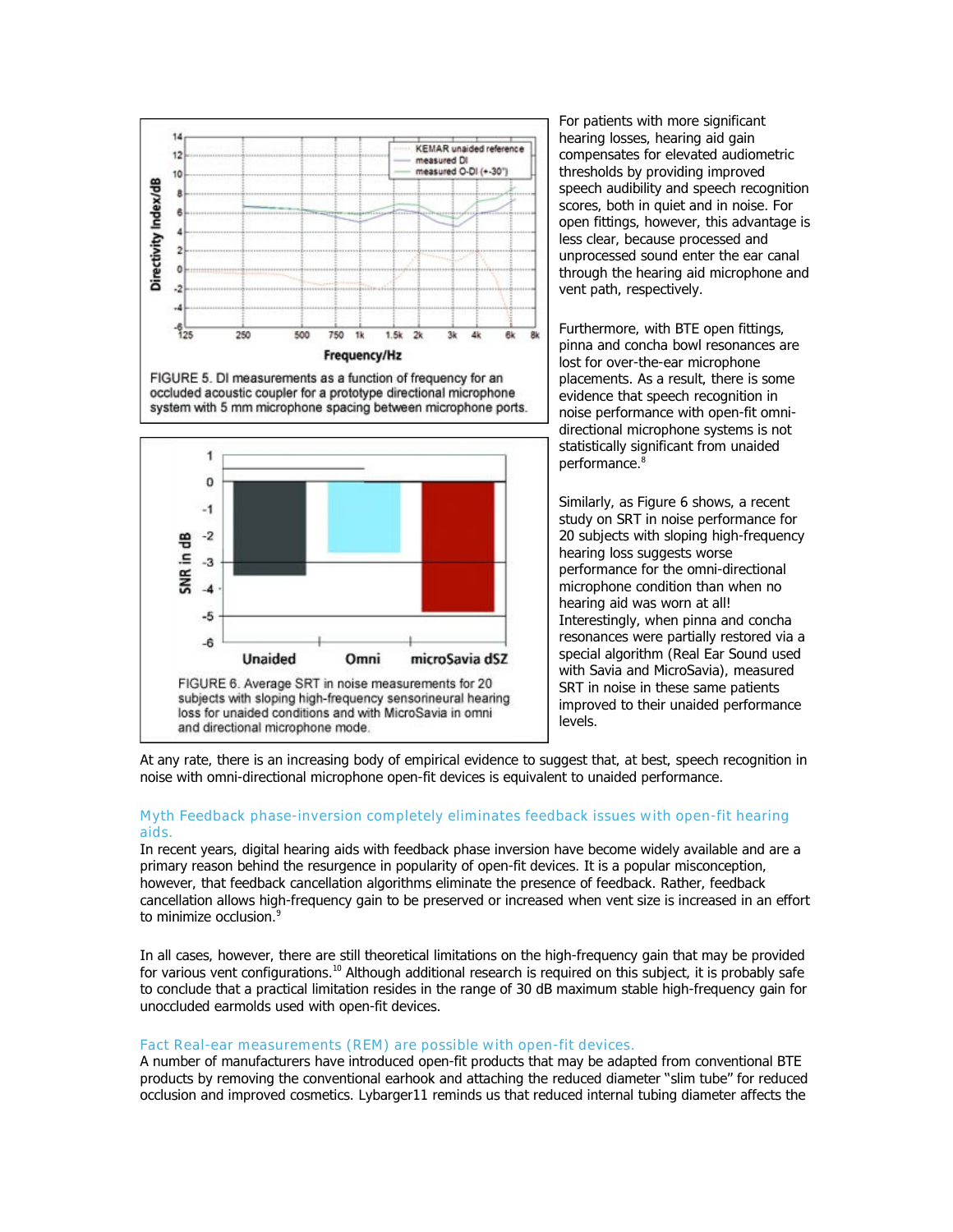

acoustic coupling response of the hearing aid. To compensate for this, the real-ear-to-coupler difference (RECD) needs to be adjusted in the hearing aid software to reflect the impact of this change in the resonance properties from the standard (#13) tubing.

An example of this "correction" is illustrated in Figure 7. A more accurate measure of performance, however, is obtained via real-ear measurements with open-fit devices. Conventional use of insertion gain, however, is complicated by the fact that the difference between aided and unaided measurements is corrupted by sound entering through the vent path. As a result, the best way to accurately verify open-ear fittings is through measuring and displaying the real-ear aided response (REAR)

FIGURE 8. REAR responses for soft speech (green), moderate speech (magenta), and MPO sweep (red) using an AudioScan Verifit real-ear measurement system.

on the "SPL-o-gram".<sup>12</sup>

However, a more comprehensive method for verifying open-fit devices has been described by Fabry13 and is briefly summarized here. Using a broadband live or recorded speech (or speech-like) stimulus, REAR is measured for three presentation levels—50 dB SPL, 65 dB SPL, and 85 dB SPL—to ensure that soft speech is soft, moderate speech is comfortable, and loud speech and other sounds approach but do not exceed the loudness discomfort level (LDL). This is illustrated in Figure 8. For open-fit devices, the criterion for "matching" target values should be as follows:



1) Ensure that REAR peaks and minima are audible across as broad a frequency range as possible for average speech levels (65 dB SPL).

2) Match median speech levels to the patient's unaided thresholds for soft speech levels (50-55 dB SPL). (Exception: If median soft speech levels are above patient's unaided thresholds, do not reduce gain.)

3) Adjust hearing aid maximum power output (MPO) for loud speech (85 dB SPL) or MPO "sweep" stimulus (85-90 dB SPL) to ensure that MPO approaches but does not exceed the patient's LDL.

This method will ensure that compression ratios remain as low as possible, while preserving maximum use of the patient's residual auditory area. The use of REM verifies that the hearing aids are "acoustically matched" to individual ears, and that they provide audible speech information over as broad a frequency range as possible. Most importantly, however, this approach stresses that REMs are a starting point—not a "gold standard"— and should be used in combination with follow-up tools (eg, datalogging).